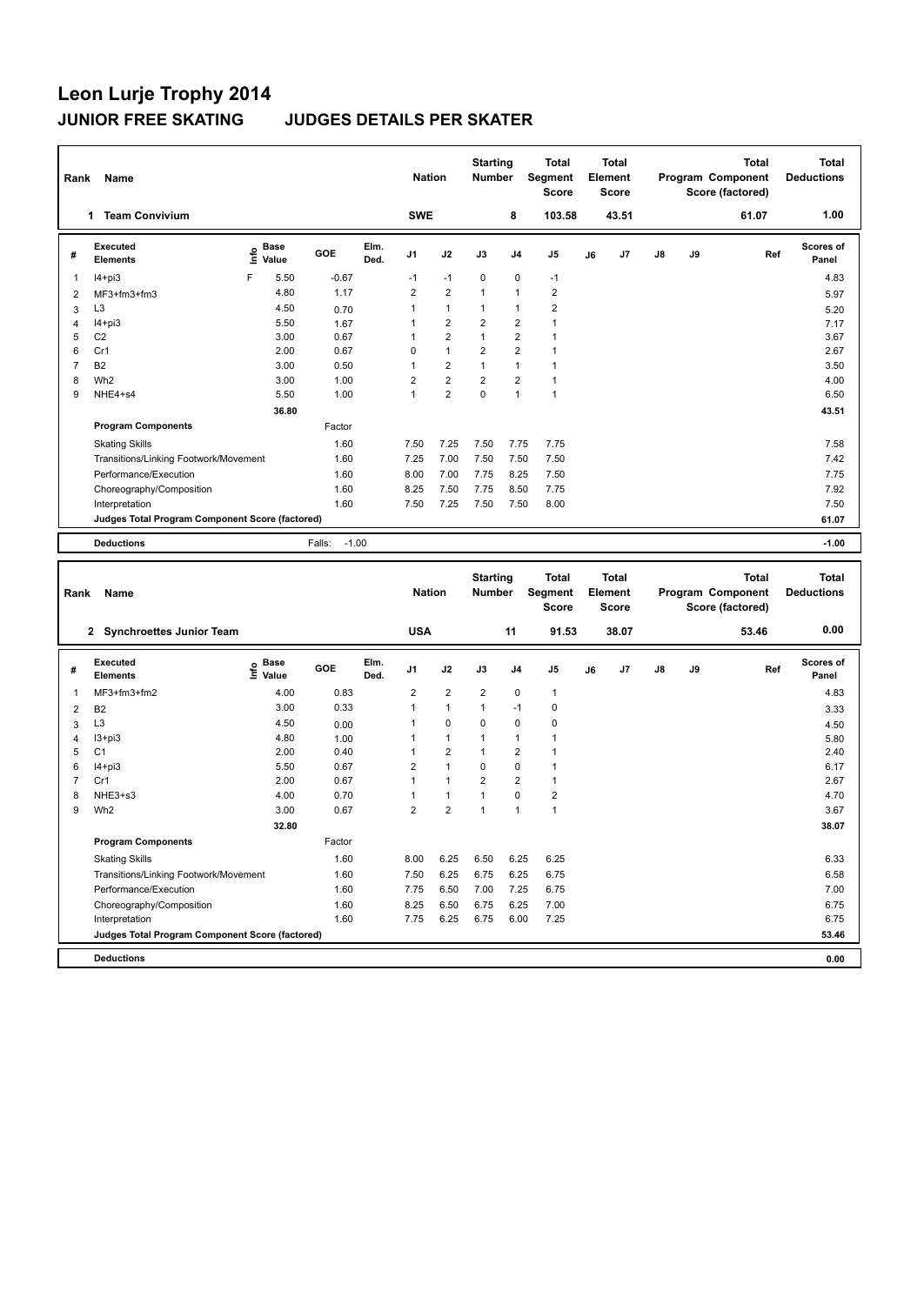| Rank     | Name                                            |    |                      |                   |              | <b>Nation</b>  |                | <b>Starting</b><br><b>Number</b> |                | <b>Total</b><br>Segment<br><b>Score</b> |    | Total<br>Element<br><b>Score</b> |               |    | <b>Total</b><br><b>Program Component</b><br>Score (factored) | Total<br><b>Deductions</b>        |
|----------|-------------------------------------------------|----|----------------------|-------------------|--------------|----------------|----------------|----------------------------------|----------------|-----------------------------------------|----|----------------------------------|---------------|----|--------------------------------------------------------------|-----------------------------------|
|          | 3 Team Spirit                                   |    |                      |                   |              | <b>SWE</b>     |                |                                  | 10             | 90.27                                   |    | 38.62                            |               |    | 52.65                                                        | 1.00                              |
| #        | <b>Executed</b><br><b>Elements</b>              | ۴٥ | <b>Base</b><br>Value | <b>GOE</b>        | Elm.<br>Ded. | J <sub>1</sub> | J2             | J3                               | J <sub>4</sub> | J <sub>5</sub>                          | J6 | J7                               | $\mathsf{J}8$ | J9 | Ref                                                          | Scores of<br>Panel                |
|          | C <sub>2</sub>                                  |    | 3.00                 | 0.83              |              | 1              | 2              | $\overline{2}$                   | $\overline{2}$ | $\mathbf{1}$                            |    |                                  |               |    |                                                              | 3.83                              |
| 2        | B <sub>3</sub>                                  |    | 4.50                 | 0.00              |              | 0              | $\mathbf{1}$   | $\Omega$                         | $\Omega$       | $\pmb{0}$                               |    |                                  |               |    |                                                              | 4.50                              |
| 3        | $I4+pi3$                                        |    | 5.50                 | 1.00              |              | 1              | 1              | 1                                | $\overline{1}$ | $\mathbf{1}$                            |    |                                  |               |    |                                                              | 6.50                              |
| $\Delta$ | $MF3+fm3+fm3$                                   | F  | 4.80                 | $-1.17$           |              | $-2$           | $-2$           | $-1$                             | 0              | $-2$                                    |    |                                  |               |    |                                                              | 3.63                              |
| 5        | NHE3+s3                                         |    | 4.00                 | 0.70              |              | 1              | $\mathbf{1}$   | $\mathbf{1}$                     | $\overline{1}$ | $\mathbf{1}$                            |    |                                  |               |    |                                                              | 4.70                              |
| 6        | $13 + pi3$                                      |    | 4.80                 | 1.67              |              | 1              | $\overline{2}$ | 2                                | $\mathbf{1}$   | 2                                       |    |                                  |               |    |                                                              | 6.47                              |
| 7        | L2                                              |    | 3.00                 | 0.33              |              | 1              | $\mathbf{1}$   | 0                                | 0              | $\mathbf{1}$                            |    |                                  |               |    |                                                              | 3.33                              |
| 8        | Wh <sub>2</sub>                                 |    | 3.00                 | 0.33              |              | 0              | $\mathbf{1}$   | 1                                | $\overline{1}$ | $\mathbf 0$                             |    |                                  |               |    |                                                              | 3.33                              |
| 9        | Cr1                                             |    | 2.00                 | 0.33              |              | $-1$           | 1              | $\mathbf 0$                      | $\overline{1}$ | $\overline{1}$                          |    |                                  |               |    |                                                              | 2.33                              |
|          |                                                 |    | 34.60                |                   |              |                |                |                                  |                |                                         |    |                                  |               |    |                                                              | 38.62                             |
|          | <b>Program Components</b>                       |    |                      | Factor            |              |                |                |                                  |                |                                         |    |                                  |               |    |                                                              |                                   |
|          | <b>Skating Skills</b>                           |    |                      | 1.60              |              | 6.75           | 6.50           | 6.25                             | 6.50           | 6.75                                    |    |                                  |               |    |                                                              | 6.58                              |
|          | Transitions/Linking Footwork/Movement           |    |                      | 1.60              |              | 6.75           | 6.25           | 6.50                             | 7.00           | 6.50                                    |    |                                  |               |    |                                                              | 6.58                              |
|          | Performance/Execution                           |    |                      | 1.60              |              | 6.00           | 6.00           | 6.50                             | 7.50           | 6.50                                    |    |                                  |               |    |                                                              | 6.33                              |
|          | Choreography/Composition                        |    |                      | 1.60              |              | 7.25           | 6.50           | 6.50                             | 7.25           | 6.75                                    |    |                                  |               |    |                                                              | 6.83                              |
|          | Interpretation                                  |    |                      | 1.60              |              | 6.25           | 6.25           | 6.75                             | 6.75           | 7.00                                    |    |                                  |               |    |                                                              | 6.58                              |
|          | Judges Total Program Component Score (factored) |    |                      |                   |              |                |                |                                  |                |                                         |    |                                  |               |    |                                                              | 52.65                             |
|          | <b>Deductions</b>                               |    |                      | $-1.00$<br>Falls: |              |                |                |                                  |                |                                         |    |                                  |               |    |                                                              | $-1.00$                           |
|          | Project Made                                    |    |                      |                   |              | <b>Mation</b>  |                | <b>Starting</b>                  |                | <b>Total</b><br>Number Compant          |    | <b>Total</b><br>Element          |               |    | <b>Total</b><br>Drogram Component                            | <b>Total</b><br><b>Deductions</b> |

| Rank | Name                                            |    |                      |                   |              | <b>Nation</b>  |                | <b>Number</b> |                | Segment<br><b>Score</b> |    | Element<br><b>Score</b> |               |    | Program Component<br>Score (factored) | <b>Deductions</b>         |
|------|-------------------------------------------------|----|----------------------|-------------------|--------------|----------------|----------------|---------------|----------------|-------------------------|----|-------------------------|---------------|----|---------------------------------------|---------------------------|
|      | 4 Reflections                                   |    |                      |                   |              | <b>FIN</b>     |                |               | 9              | 86.61                   |    | 35.33                   |               |    | 52.28                                 | 1.00                      |
| #    | Executed<br><b>Elements</b>                     | ۴ô | <b>Base</b><br>Value | GOE               | Elm.<br>Ded. | J <sub>1</sub> | J2             | J3            | J <sub>4</sub> | J <sub>5</sub>          | J6 | J7                      | $\mathsf{J}8$ | J9 | Ref                                   | <b>Scores of</b><br>Panel |
|      | NHE4+s2                                         | F  | 4.00                 | $-0.70$           |              | $-1$           | $-1$           | $-1$          | $-1$           | $-1$                    |    |                         |               |    |                                       | 3.30                      |
| 2    | $I4 + pi3$                                      |    | 5.50                 | 1.33              |              | $\overline{2}$ | $\overline{2}$ |               | $\overline{1}$ | $\mathbf{1}$            |    |                         |               |    |                                       | 6.83                      |
| 3    | Cr1                                             |    | 2.00                 | 0.17              |              | 0              | 0              | 0             |                | 1                       |    |                         |               |    |                                       | 2.17                      |
| 4    | MF3+fm2+fm2                                     |    | 3.00                 | 0.20              |              |                | $\mathbf{1}$   | 0             | 0              | 1                       |    |                         |               |    |                                       | 3.20                      |
| 5    | Wh <sub>2</sub>                                 |    | 3.00                 | 0.33              |              |                | $\overline{2}$ |               | $\mathbf 0$    | 0                       |    |                         |               |    |                                       | 3.33                      |
| 6    | L <sub>3</sub>                                  |    | 4.50                 | 0.23              |              |                | $\mathbf 0$    |               | $-1$           | 0                       |    |                         |               |    |                                       | 4.73                      |
|      | B <sub>3</sub>                                  |    | 4.50                 | 0.47              |              |                | $\mathbf 0$    |               | $\mathbf 0$    | $\mathbf{1}$            |    |                         |               |    |                                       | 4.97                      |
| 8    | C <sub>2</sub>                                  |    | 3.00                 | 0.50              |              |                | $\mathbf{1}$   |               | $\overline{1}$ | 0                       |    |                         |               |    |                                       | 3.50                      |
| 9    | $I2 + pi3$                                      |    | 4.00                 | $-0.70$           |              | $-2$           | $\mathbf 0$    | $\mathbf 0$   | $-2$           | $-1$                    |    |                         |               |    |                                       | 3.30                      |
|      |                                                 |    | 33.50                |                   |              |                |                |               |                |                         |    |                         |               |    |                                       | 35.33                     |
|      | <b>Program Components</b>                       |    |                      | Factor            |              |                |                |               |                |                         |    |                         |               |    |                                       |                           |
|      | <b>Skating Skills</b>                           |    |                      | 1.60              |              | 7.00           | 6.25           | 6.50          | 6.25           | 6.50                    |    |                         |               |    |                                       | 6.42                      |
|      | Transitions/Linking Footwork/Movement           |    |                      | 1.60              |              | 6.75           | 6.00           | 7.00          | 6.00           | 6.50                    |    |                         |               |    |                                       | 6.42                      |
|      | Performance/Execution                           |    |                      | 1.60              |              | 6.50           | 6.00           | 6.50          | 6.50           | 6.50                    |    |                         |               |    |                                       | 6.50                      |
|      | Choreography/Composition                        |    |                      | 1.60              |              | 7.50           | 6.50           | 6.75          | 6.50           | 6.75                    |    |                         |               |    |                                       | 6.67                      |
|      | Interpretation                                  |    |                      | 1.60              |              | 6.50           | 6.25           | 6.75          | 7.00           | 6.75                    |    |                         |               |    |                                       | 6.67                      |
|      | Judges Total Program Component Score (factored) |    |                      |                   |              |                |                |               |                |                         |    |                         |               |    |                                       | 52.28                     |
|      | <b>Deductions</b>                               |    |                      | $-1.00$<br>Falls: |              |                |                |               |                |                         |    |                         |               |    |                                       | $-1.00$                   |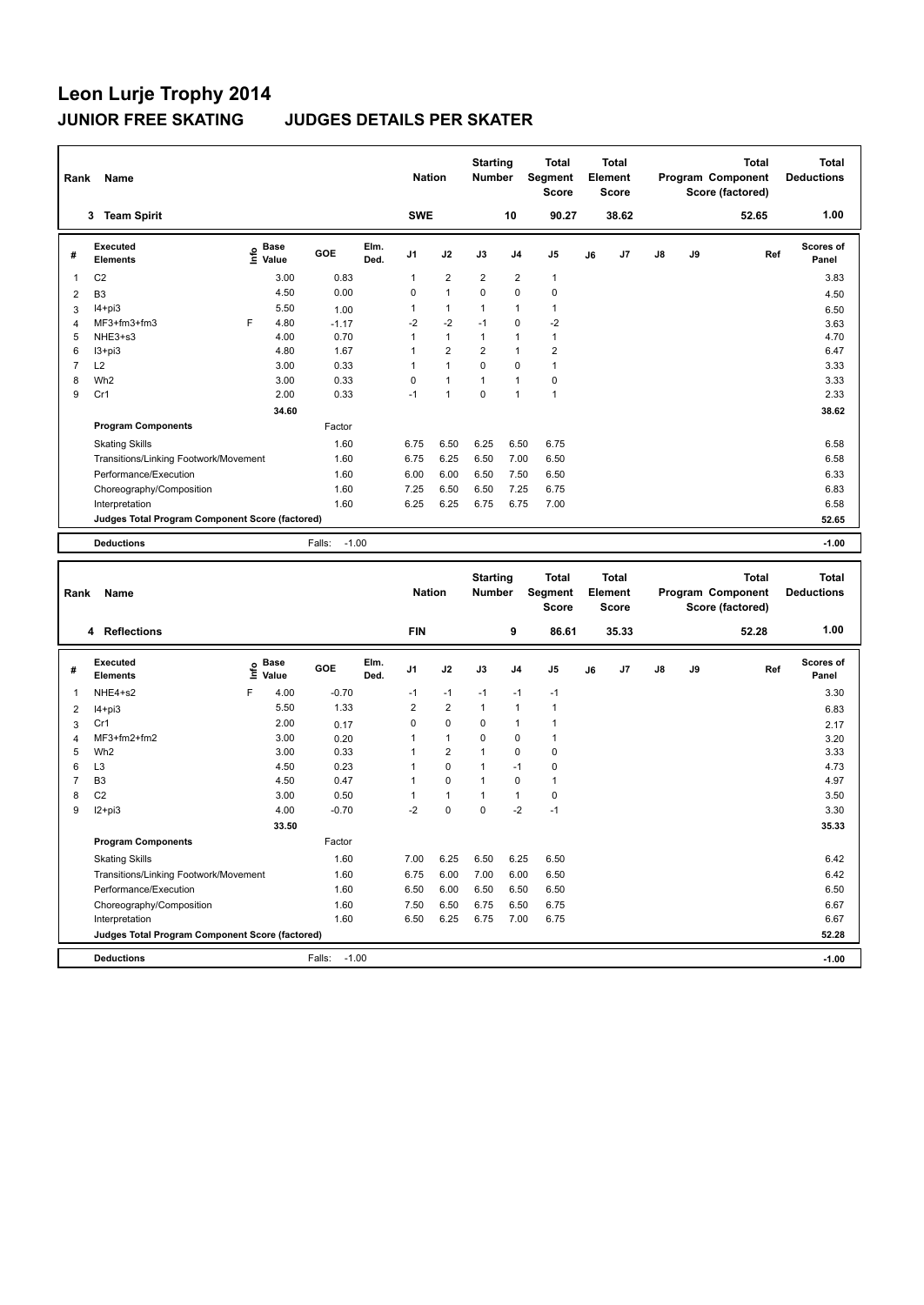| Rank           | Name                                            |                            |         |              | <b>Nation</b>  |                | <b>Starting</b><br><b>Number</b> |                | <b>Total</b><br>Segment<br><b>Score</b> |    | <b>Total</b><br>Element<br>Score |               |    | <b>Total</b><br>Program Component<br>Score (factored) | <b>Total</b><br><b>Deductions</b> |
|----------------|-------------------------------------------------|----------------------------|---------|--------------|----------------|----------------|----------------------------------|----------------|-----------------------------------------|----|----------------------------------|---------------|----|-------------------------------------------------------|-----------------------------------|
|                | <b>Miami University Junior Team</b><br>5        |                            |         |              | <b>USA</b>     |                |                                  | 6              | 85.98                                   |    | 39.44                            |               |    | 46.54                                                 | 0.00                              |
| #              | Executed<br><b>Elements</b>                     | <b>Base</b><br>۴o<br>Value | GOE     | Elm.<br>Ded. | J <sub>1</sub> | J2             | J3                               | J <sub>4</sub> | J <sub>5</sub>                          | J6 | J7                               | $\mathsf{J}8$ | J9 | Ref                                                   | <b>Scores of</b><br>Panel         |
| 1              | Cr1                                             | 2.00                       | 0.17    |              | 0              | $\mathbf{1}$   | $\mathbf{1}$                     | $-1$           | 0                                       |    |                                  |               |    |                                                       | 2.17                              |
| 2              | NHE4+s4                                         | 5.50                       | 0.67    |              | 1              | $\mathbf{1}$   | 0                                | $-1$           | $\mathbf{1}$                            |    |                                  |               |    |                                                       | 6.17                              |
| 3              | MF4+fm3+fm3                                     | 5.50                       | 0.33    |              | 0              | 0              | 1                                | $\mathbf 0$    | $\mathbf{1}$                            |    |                                  |               |    |                                                       | 5.83                              |
| 4              | C <sub>2</sub>                                  | 3.00                       | 0.33    |              | 0              | $\mathbf{1}$   | 1                                | $\overline{1}$ | $\mathbf 0$                             |    |                                  |               |    |                                                       | 3.33                              |
| 5              | <b>B2</b>                                       | 3.00                       | 0.00    |              | 0              | $\Omega$       | 0                                | $\mathbf 0$    | $\pmb{0}$                               |    |                                  |               |    |                                                       | 3.00                              |
| 6              | $13 + pi3$                                      | 4.80                       | 0.00    |              | 1              | $\mathbf 0$    | 0                                | $-1$           | $\mathbf 0$                             |    |                                  |               |    |                                                       | 4.80                              |
| $\overline{7}$ | L4                                              | 5.50                       | 0.67    |              | $\overline{2}$ | 0              | 1                                | $-1$           | $\mathbf{1}$                            |    |                                  |               |    |                                                       | 6.17                              |
| 8              | $13 + pi3$                                      | 4.80                       | $-0.33$ |              | $-1$           | 0              | 0                                | $-1$           | 0                                       |    |                                  |               |    |                                                       | 4.47                              |
| 9              | Wh <sub>2</sub>                                 | 3.00                       | 0.50    |              | 1              | $\overline{1}$ | 1                                | $\overline{1}$ | $\mathbf{1}$                            |    |                                  |               |    |                                                       | 3.50                              |
|                |                                                 | 37.10                      |         |              |                |                |                                  |                |                                         |    |                                  |               |    |                                                       | 39.44                             |
|                | <b>Program Components</b>                       |                            | Factor  |              |                |                |                                  |                |                                         |    |                                  |               |    |                                                       |                                   |
|                | <b>Skating Skills</b>                           |                            | 1.60    |              | 6.25           | 6.00           | 5.00                             | 5.75           | 6.00                                    |    |                                  |               |    |                                                       | 5.92                              |
|                | Transitions/Linking Footwork/Movement           |                            | 1.60    |              | 5.50           | 6.00           | 4.75                             | 5.50           | 6.00                                    |    |                                  |               |    |                                                       | 5.67                              |
|                | Performance/Execution                           |                            | 1.60    |              | 6.00           | 6.00           | 5.00                             | 6.00           | 6.50                                    |    |                                  |               |    |                                                       | 6.00                              |
|                | Choreography/Composition                        |                            | 1.60    |              | 6.50           | 6.25           | 5.25                             | 4.50           | 6.25                                    |    |                                  |               |    |                                                       | 5.92                              |
|                | Interpretation                                  |                            | 1.60    |              | 5.50           | 6.00           | 5.25                             | 5.00           | 6.25                                    |    |                                  |               |    |                                                       | 5.58                              |
|                | Judges Total Program Component Score (factored) |                            |         |              |                |                |                                  |                |                                         |    |                                  |               |    |                                                       | 46.54                             |
|                | <b>Deductions</b>                               |                            |         |              |                |                |                                  |                |                                         |    |                                  |               |    |                                                       | 0.00                              |
|                |                                                 |                            |         |              |                |                |                                  |                |                                         |    |                                  |               |    |                                                       |                                   |
| Rank           | Name                                            |                            |         |              | <b>Nation</b>  |                | <b>Starting</b><br><b>Number</b> |                | <b>Total</b><br>Segment<br><b>Score</b> |    | Total<br>Element<br>Score        |               |    | <b>Total</b><br>Program Component<br>Score (factored) | Total<br><b>Deductions</b>        |
|                | C. Electrication                                |                            |         |              | <b>CINI</b>    |                |                                  | ⇁              | or oc                                   |    | or on                            |               |    | 10.10                                                 | n nn                              |

|   | <b>Fireblades</b><br>6                          |                              |            |              | <b>FIN</b>     |          |                | 7              | 85.26          |    | 35.80 |    |    | 49.46 | 0.00                      |
|---|-------------------------------------------------|------------------------------|------------|--------------|----------------|----------|----------------|----------------|----------------|----|-------|----|----|-------|---------------------------|
| # | Executed<br><b>Elements</b>                     | <b>Base</b><br>lnfo<br>Value | <b>GOE</b> | Elm.<br>Ded. | J <sub>1</sub> | J2       | J3             | J <sub>4</sub> | J <sub>5</sub> | J6 | J7    | J8 | J9 | Ref   | <b>Scores of</b><br>Panel |
| 1 | MF3+fm3+fm3                                     | 4.80                         | 0.93       |              | $\overline{2}$ |          | $\mathbf{1}$   | $\mathbf{1}$   | 2              |    |       |    |    |       | 5.73                      |
| 2 | $I4 + pi3$                                      | 5.50                         | $-0.33$    |              | $\overline{1}$ | 0        | $-1$           | 0              | $-1$           |    |       |    |    |       | 5.17                      |
| 3 | B <sub>2</sub>                                  | 3.00                         | 0.50       |              |                |          | $\mathbf{1}$   | 1              |                |    |       |    |    |       | 3.50                      |
| 4 | Wh <sub>2</sub>                                 | 3.00                         | 0.50       |              |                |          | $\mathbf 0$    | $\overline{2}$ |                |    |       |    |    |       | 3.50                      |
| 5 | L <sub>3</sub>                                  | 4.50                         | 0.70       |              |                |          | $\overline{1}$ | $\mathbf{1}$   | 0              |    |       |    |    |       | 5.20                      |
| 6 | NHE3+s1                                         | 2.20                         | $-0.10$    |              | $-1$           | $-2$     | $\mathbf 0$    | $\mathbf 0$    | 0              |    |       |    |    |       | 2.10                      |
|   | Cr1                                             | 2.00                         | 0.50       |              | $\overline{1}$ | 0        | $\mathbf{1}$   | 1              |                |    |       |    |    |       | 2.50                      |
| 8 | I3+pi3                                          | 4.80                         | 1.00       |              |                | $\Omega$ | $\mathbf{1}$   | $\mathbf{1}$   |                |    |       |    |    |       | 5.80                      |
| 9 | C <sub>1</sub>                                  | 2.00                         | 0.30       |              | $\overline{1}$ |          | 1              | $\mathbf{1}$   | 1              |    |       |    |    |       | 2.30                      |
|   |                                                 | 31.80                        |            |              |                |          |                |                |                |    |       |    |    |       | 35.80                     |
|   | <b>Program Components</b>                       |                              | Factor     |              |                |          |                |                |                |    |       |    |    |       |                           |
|   | <b>Skating Skills</b>                           |                              | 1.60       |              | 6.50           | 6.25     | 5.50           | 6.25           | 6.25           |    |       |    |    |       | 6.25                      |
|   | Transitions/Linking Footwork/Movement           |                              | 1.60       |              | 6.00           | 6.00     | 5.50           | 6.50           | 6.25           |    |       |    |    |       | 6.08                      |
|   | Performance/Execution                           |                              | 1.60       |              | 7.00           | 5.75     | 5.75           | 7.00           | 6.50           |    |       |    |    |       | 6.42                      |
|   | Choreography/Composition                        |                              | 1.60       |              | 7.00           | 6.00     | 5.75           | 6.50           | 6.50           |    |       |    |    |       | 6.33                      |
|   | Interpretation                                  |                              | 1.60       |              | 5.75           | 5.75     | 5.50           | 6.00           | 6.75           |    |       |    |    |       | 5.83                      |
|   | Judges Total Program Component Score (factored) |                              |            |              |                |          |                |                |                |    |       |    |    |       | 49.46                     |
|   | <b>Deductions</b>                               |                              |            |              |                |          |                |                |                |    |       |    |    |       | 0.00                      |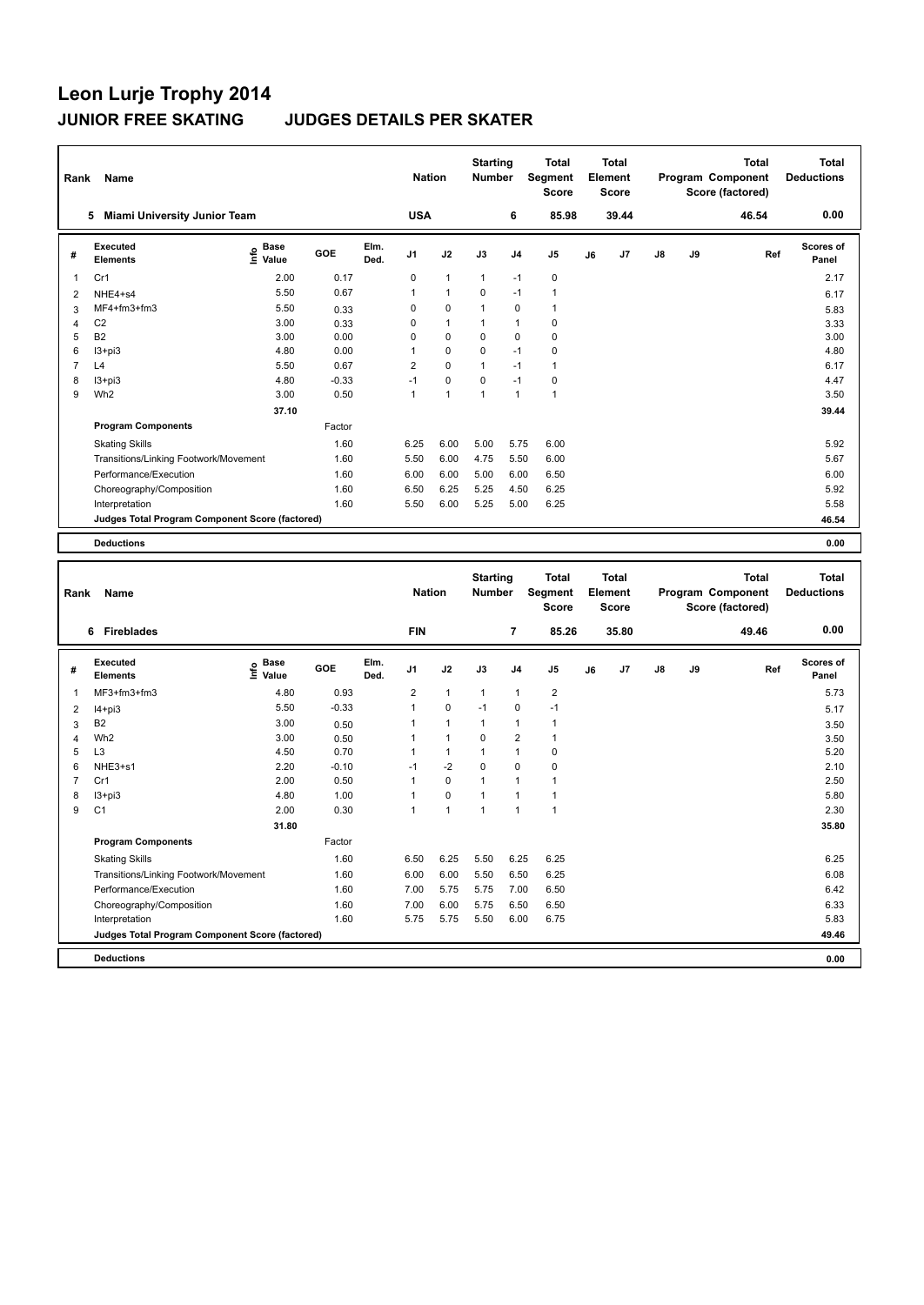| Rank | Name                                            |                                  |         |              | <b>Nation</b>  |              | <b>Starting</b><br><b>Number</b> |                | <b>Total</b><br>Segment<br><b>Score</b> |    | Total<br>Element<br><b>Score</b> |               |    | <b>Total</b><br>Program Component<br>Score (factored) | <b>Total</b><br><b>Deductions</b> |
|------|-------------------------------------------------|----------------------------------|---------|--------------|----------------|--------------|----------------------------------|----------------|-----------------------------------------|----|----------------------------------|---------------|----|-------------------------------------------------------|-----------------------------------|
|      | <b>Chrystal Dreams</b><br>$\overline{7}$        |                                  |         |              | <b>FIN</b>     |              |                                  | 4              | 72.57                                   |    | 31.24                            |               |    | 41.33                                                 | 0.00                              |
| #    | Executed<br><b>Elements</b>                     | <b>Base</b><br>e Base<br>⊆ Value | GOE     | Elm.<br>Ded. | J <sub>1</sub> | J2           | J3                               | J <sub>4</sub> | J <sub>5</sub>                          | J6 | J7                               | $\mathsf{J}8$ | J9 | Ref                                                   | Scores of<br>Panel                |
| 1    | B <sub>2</sub>                                  | 3.00                             | 0.50    |              | 0              | $\mathbf{1}$ | $\overline{1}$                   | $\overline{1}$ | $\mathbf{1}$                            |    |                                  |               |    |                                                       | 3.50                              |
| 2    | $13 + pi3$                                      | 4.80                             | 0.00    |              | 0              | $\mathbf{1}$ | $\Omega$                         | $\mathbf 0$    | $\pmb{0}$                               |    |                                  |               |    |                                                       | 4.80                              |
| 3    | Wh <sub>2</sub>                                 | 3.00                             | 0.33    |              | 1              | $\Omega$     | 1                                | $\overline{1}$ | 0                                       |    |                                  |               |    |                                                       | 3.33                              |
| 4    | L <sub>3</sub>                                  | 4.50                             | $-0.23$ |              | 0              | $-1$         | 0                                | $-1$           | 0                                       |    |                                  |               |    |                                                       | 4.27                              |
| 5    | $MF3+fm2+fm2$                                   | 3.00                             | 0.20    |              | 1              | $\Omega$     | 1                                | $\Omega$       | $\mathbf{1}$                            |    |                                  |               |    |                                                       | 3.20                              |
| 6    | $13 + pi3$                                      | 4.80                             | $-0.33$ |              | $-2$           | $-1$         | $\mathbf 0$                      | $\mathbf 0$    | $\mathbf 0$                             |    |                                  |               |    |                                                       | 4.47                              |
| 7    | C <sub>2</sub>                                  | 3.00                             | 0.00    |              | 0              | $-1$         | $\Omega$                         | $\overline{1}$ | $\pmb{0}$                               |    |                                  |               |    |                                                       | 3.00                              |
| 8    | NHE4+s1                                         | 2.50                             | 0.00    |              | 0              | $\mathbf 0$  | 0                                | 0              | $-1$                                    |    |                                  |               |    |                                                       | 2.50                              |
| 9    | Cr1                                             | 2.00                             | 0.17    |              | 0              | $-1$         | $\mathbf{1}$                     | $\overline{1}$ | $\mathbf 0$                             |    |                                  |               |    |                                                       | 2.17                              |
|      |                                                 | 30.60                            |         |              |                |              |                                  |                |                                         |    |                                  |               |    |                                                       | 31.24                             |
|      | <b>Program Components</b>                       |                                  | Factor  |              |                |              |                                  |                |                                         |    |                                  |               |    |                                                       |                                   |
|      | <b>Skating Skills</b>                           |                                  | 1.60    |              | 5.25           | 5.25         | 5.50                             | 5.50           | 4.50                                    |    |                                  |               |    |                                                       | 5.33                              |
|      | Transitions/Linking Footwork/Movement           |                                  | 1.60    |              | 5.25           | 5.00         | 5.00                             | 5.50           | 4.25                                    |    |                                  |               |    |                                                       | 5.08                              |
|      | Performance/Execution                           |                                  | 1.60    |              | 5.50           | 5.00         | 5.25                             | 6.00           | 4.75                                    |    |                                  |               |    |                                                       | 5.25                              |
|      | Choreography/Composition                        |                                  | 1.60    |              | 5.00           | 5.25         | 5.50                             | 6.00           | 4.50                                    |    |                                  |               |    |                                                       | 5.25                              |
|      | Interpretation                                  |                                  | 1.60    |              | 4.75           | 4.75         | 5.25                             | 6.50           | 4.75                                    |    |                                  |               |    |                                                       | 4.92                              |
|      | Judges Total Program Component Score (factored) |                                  |         |              |                |              |                                  |                |                                         |    |                                  |               |    |                                                       | 41.33                             |
|      | <b>Deductions</b>                               |                                  |         |              |                |              |                                  |                |                                         |    |                                  |               |    |                                                       | 0.00                              |

| Rank           | <b>Name</b>                                     |                       |         |              | <b>Nation</b>  |             | <b>Starting</b><br><b>Number</b> |                | <b>Total</b><br>Segment<br><b>Score</b> |    | <b>Total</b><br>Element<br><b>Score</b> |               |    | <b>Total</b><br>Program Component<br>Score (factored) | <b>Total</b><br><b>Deductions</b> |
|----------------|-------------------------------------------------|-----------------------|---------|--------------|----------------|-------------|----------------------------------|----------------|-----------------------------------------|----|-----------------------------------------|---------------|----|-------------------------------------------------------|-----------------------------------|
|                | <b>Team Seaside</b><br>8                        |                       |         |              | <b>SWE</b>     |             |                                  | $\mathbf{2}$   | 66.13                                   |    | 30.53                                   |               |    | 35.60                                                 | 0.00                              |
| #              | Executed<br><b>Elements</b>                     | Base<br>lnfo<br>Value | GOE     | Elm.<br>Ded. | J <sub>1</sub> | J2          | J3                               | J <sub>4</sub> | J <sub>5</sub>                          | J6 | J7                                      | $\mathsf{J}8$ | J9 | Ref                                                   | <b>Scores of</b><br>Panel         |
| 1              | Cr1                                             | 2.00                  | 0.33    |              | $-2$           | $\pmb{0}$   | $\mathbf{1}$                     | 1              | $\mathbf{1}$                            |    |                                         |               |    |                                                       | 2.33                              |
| $\overline{2}$ | B <sub>3</sub>                                  | 4.50                  | $-0.23$ |              | $-2$           | $-1$        | $\Omega$                         | $\pmb{0}$      | 0                                       |    |                                         |               |    |                                                       | 4.27                              |
| 3              | $12+pi3$                                        | 4.00                  | 0.23    |              | $-1$           | $\mathbf 0$ | 1                                | $\mathbf{1}$   | 0                                       |    |                                         |               |    |                                                       | 4.23                              |
| 4              | NHE3+s1                                         | 2.20                  | $-0.20$ |              | $-2$           | $-1$        | $-1$                             | 0              | 0                                       |    |                                         |               |    |                                                       | 2.00                              |
| 5              | C <sub>1</sub>                                  | 2.00                  | 0.00    |              | 0              | $-1$        | 0                                | $\pmb{0}$      | $\mathbf{1}$                            |    |                                         |               |    |                                                       | 2.00                              |
| 6              | $MF3+fm3+fm3$                                   | 4.80                  | 0.00    |              | 0              | $\Omega$    | 1                                | $\mathbf 0$    | 0                                       |    |                                         |               |    |                                                       | 4.80                              |
| 7              | $13 + pi3$                                      | 4.80                  | $-1.00$ |              | $-1$           | $-1$        | $-1$                             | $-1$           | $-1$                                    |    |                                         |               |    |                                                       | 3.80                              |
| 8              | L <sub>3</sub>                                  | 4.50                  | $-0.23$ |              | $\mathbf 0$    | $-1$        | 0                                | $-1$           | 0                                       |    |                                         |               |    |                                                       | 4.27                              |
| 9              | Wh <sub>2</sub>                                 | 3.00                  | $-0.17$ |              | $-1$           | $-1$        | $\mathbf{1}$                     | $\mathbf 0$    | $\pmb{0}$                               |    |                                         |               |    |                                                       | 2.83                              |
|                |                                                 | 31.80                 |         |              |                |             |                                  |                |                                         |    |                                         |               |    |                                                       | 30.53                             |
|                | <b>Program Components</b>                       |                       | Factor  |              |                |             |                                  |                |                                         |    |                                         |               |    |                                                       |                                   |
|                | <b>Skating Skills</b>                           |                       | 1.60    |              | 4.25           | 4.50        | 4.50                             | 5.50           | 4.50                                    |    |                                         |               |    |                                                       | 4.50                              |
|                | Transitions/Linking Footwork/Movement           |                       | 1.60    |              | 3.50           | 4.25        | 4.00                             | 5.50           | 4.25                                    |    |                                         |               |    |                                                       | 4.17                              |
|                | Performance/Execution                           |                       | 1.60    |              | 3.50           | 4.50        | 4.50                             | 5.75           | 4.50                                    |    |                                         |               |    |                                                       | 4.50                              |
|                | Choreography/Composition                        |                       | 1.60    |              | 4.25           | 5.25        | 4.75                             | 6.50           | 4.25                                    |    |                                         |               |    |                                                       | 4.75                              |
|                | Interpretation                                  |                       | 1.60    |              | 3.75           | 4.75        | 4.00                             | 5.25           | 4.25                                    |    |                                         |               |    |                                                       | 4.33                              |
|                | Judges Total Program Component Score (factored) |                       |         |              |                |             |                                  |                |                                         |    |                                         |               |    |                                                       | 35.60                             |
|                | <b>Deductions</b>                               |                       |         |              |                |             |                                  |                |                                         |    |                                         |               |    |                                                       | 0.00                              |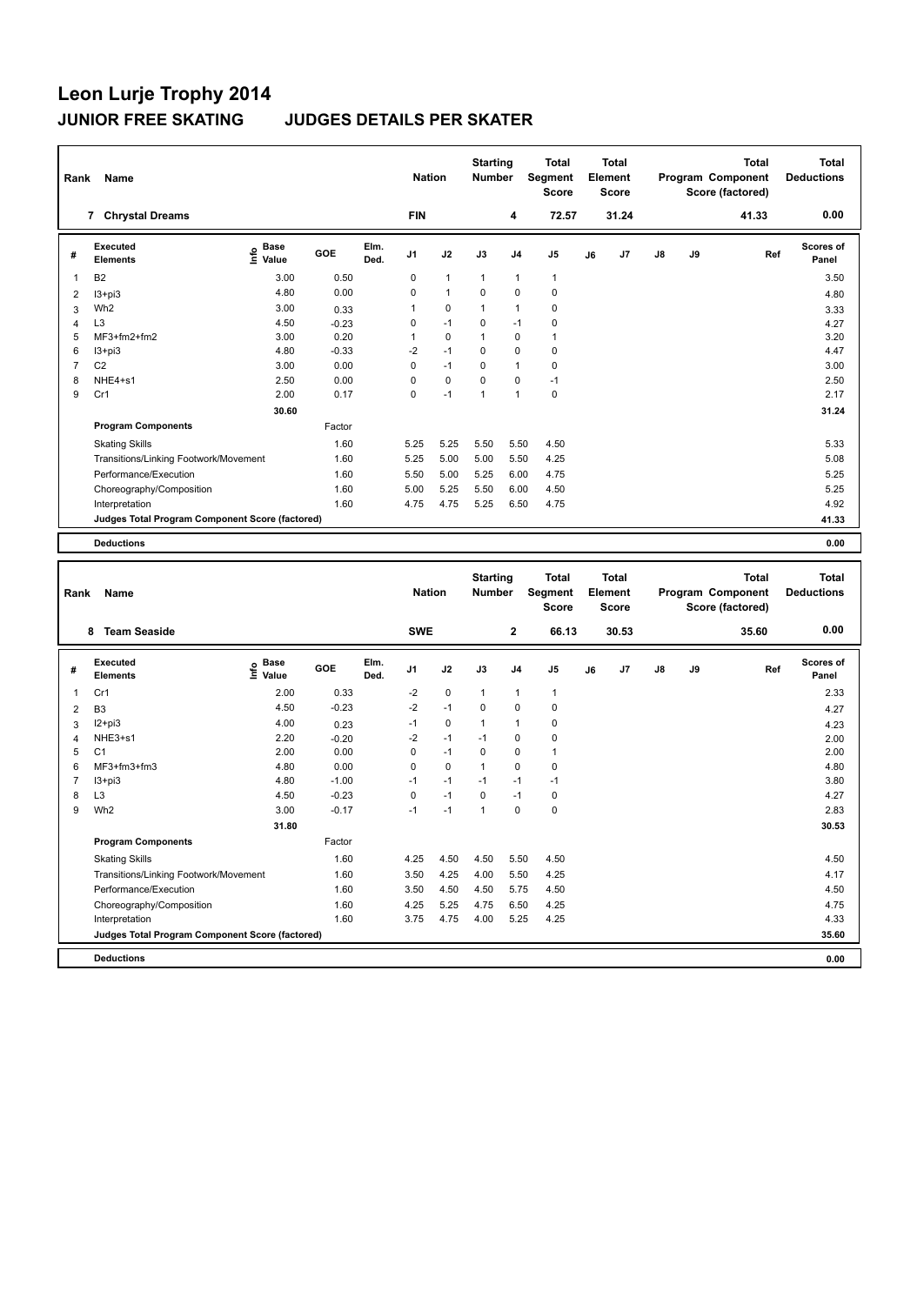| Rank | Name                                            |                                  |         |              | <b>Nation</b>  |             | <b>Starting</b><br><b>Number</b> |                | Total<br>Segment<br><b>Score</b> |    | Total<br>Element<br><b>Score</b> |               |    | Total<br>Program Component<br>Score (factored) | <b>Total</b><br><b>Deductions</b> |
|------|-------------------------------------------------|----------------------------------|---------|--------------|----------------|-------------|----------------------------------|----------------|----------------------------------|----|----------------------------------|---------------|----|------------------------------------------------|-----------------------------------|
|      | <b>Team Rhapsody</b><br>9                       |                                  |         |              | <b>SWE</b>     |             |                                  | 1              | 61.20                            |    | 27.60                            |               |    | 33.60                                          | 0.00                              |
| #    | Executed<br><b>Elements</b>                     | <b>Base</b><br>e Base<br>⊆ Value | GOE     | Elm.<br>Ded. | J <sub>1</sub> | J2          | J3                               | J <sub>4</sub> | J <sub>5</sub>                   | J6 | J7                               | $\mathsf{J}8$ | J9 | Ref                                            | <b>Scores of</b><br>Panel         |
| 1    | $I4+pi2$                                        | 4.80                             | 0.00    |              | $\Omega$       | $\mathbf 0$ | $\mathbf 0$                      | $-1$           | $\pmb{0}$                        |    |                                  |               |    |                                                | 4.80                              |
| 2    | L <sub>3</sub>                                  | 4.50                             | 0.23    |              | 0              | $\pmb{0}$   | $\mathbf{1}$                     | $\overline{1}$ | $\pmb{0}$                        |    |                                  |               |    |                                                | 4.73                              |
| 3    | Wh <sub>2</sub>                                 | 3.00                             | 0.00    |              | 0              | $-1$        | $\Omega$                         | $\overline{1}$ | $\mathbf 0$                      |    |                                  |               |    |                                                | 3.00                              |
| 4    | MF4+fm2+fm2                                     | 4.00                             | $-0.33$ |              | $-2$           | $-1$        | $-1$                             | $\mathbf{1}$   | $\mathbf 0$                      |    |                                  |               |    |                                                | 3.67                              |
| 5    | $13 + pi3$                                      | 4.80                             | $-1.00$ |              | $-2$           | $-1$        | $\mathbf 0$                      | $-1$           | $-1$                             |    |                                  |               |    |                                                | 3.80                              |
| 6    | <b>B1</b>                                       | 2.00                             | $-0.30$ |              | $-2$           | $-1$        | $-1$                             | $-1$           | $\mathbf 0$                      |    |                                  |               |    |                                                | 1.70                              |
| 7    | NHE3+s1                                         | 2.20                             | $-0.20$ |              | $-1$           | $-1$        | $\Omega$                         | $-1$           | $\mathbf 0$                      |    |                                  |               |    |                                                | 2.00                              |
| 8    | C <sub>1</sub>                                  | 2.00                             | $-0.10$ |              | $-1$           | $\mathbf 0$ | 1                                | $\Omega$       | $-1$                             |    |                                  |               |    |                                                | 1.90                              |
| 9    | Cr1                                             | 2.00                             | 0.00    |              | $-2$           | $\mathbf 0$ | $\mathbf 0$                      | $\mathbf 0$    | $\mathbf 0$                      |    |                                  |               |    |                                                | 2.00                              |
|      |                                                 | 29.30                            |         |              |                |             |                                  |                |                                  |    |                                  |               |    |                                                | 27.60                             |
|      | <b>Program Components</b>                       |                                  | Factor  |              |                |             |                                  |                |                                  |    |                                  |               |    |                                                |                                   |
|      | <b>Skating Skills</b>                           |                                  | 1.60    |              | 4.00           | 4.50        | 4.50                             | 4.50           | 3.75                             |    |                                  |               |    |                                                | 4.33                              |
|      | Transitions/Linking Footwork/Movement           |                                  | 1.60    |              | 3.25           | 4.25        | 4.00                             | 4.50           | 3.75                             |    |                                  |               |    |                                                | 4.00                              |
|      | Performance/Execution                           |                                  | 1.60    |              | 3.75           | 4.25        | 4.50                             | 5.50           | 4.25                             |    |                                  |               |    |                                                | 4.33                              |
|      | Choreography/Composition                        |                                  | 1.60    |              | 4.00           | 4.50        | 4.00                             | 6.25           | 4.00                             |    |                                  |               |    |                                                | 4.17                              |
|      | Interpretation                                  |                                  | 1.60    |              | 3.50           | 4.50        | 4.00                             | 5.00           | 4.00                             |    |                                  |               |    |                                                | 4.17                              |
|      | Judges Total Program Component Score (factored) |                                  |         |              |                |             |                                  |                |                                  |    |                                  |               |    |                                                | 33.60                             |
|      | <b>Deductions</b>                               |                                  |         |              |                |             |                                  |                |                                  |    |                                  |               |    |                                                | 0.00                              |
|      |                                                 |                                  |         |              |                |             |                                  |                |                                  |    |                                  |               |    |                                                |                                   |

| Rank | Name                                            |   |                                  |         |              | <b>Nation</b>  |              | <b>Starting</b><br><b>Number</b> |                | <b>Total</b><br>Segment<br><b>Score</b> |    | <b>Total</b><br>Element<br><b>Score</b> |               |    | <b>Total</b><br>Program Component<br>Score (factored) | <b>Total</b><br><b>Deductions</b> |
|------|-------------------------------------------------|---|----------------------------------|---------|--------------|----------------|--------------|----------------------------------|----------------|-----------------------------------------|----|-----------------------------------------|---------------|----|-------------------------------------------------------|-----------------------------------|
|      | <b>Les Miracles</b><br>10                       |   |                                  |         |              | <b>FIN</b>     |              |                                  | 5              | 61.03                                   |    | 27.43                                   |               |    | 35.60                                                 | 2.00                              |
| #    | Executed<br><b>Elements</b>                     |   | <b>Base</b><br>e Base<br>⊆ Value | GOE     | Elm.<br>Ded. | J <sub>1</sub> | J2           | J3                               | J <sub>4</sub> | J <sub>5</sub>                          | J6 | J7                                      | $\mathsf{J}8$ | J9 | Ref                                                   | <b>Scores of</b><br>Panel         |
| 1    | $13 + pi3$                                      |   | 4.80                             | 0.33    |              | 0              | $\mathbf{1}$ | $\mathbf{1}$                     | $-1$           | 0                                       |    |                                         |               |    |                                                       | 5.13                              |
| 2    | NHE4+s1                                         |   | 2.50                             | $-0.20$ |              | $-1$           | $\mathbf 0$  | $\Omega$                         | $-1$           | $-1$                                    |    |                                         |               |    |                                                       | 2.30                              |
| 3    | Cr1                                             |   | 2.00                             | 0.00    |              | 0              | $\mathbf 0$  | $\Omega$                         | $\mathbf 0$    | $-1$                                    |    |                                         |               |    |                                                       | 2.00                              |
| 4    | C <sub>2</sub>                                  | F | 3.00                             | $-0.50$ |              | $-2$           | $-1$         | $-1$                             | $-1$           | $-1$                                    |    |                                         |               |    |                                                       | 2.50                              |
| 5    | $13 + pi3$                                      |   | 4.80                             | $-1.33$ |              | $-3$           | $-1$         | $-1$                             | $-2$           | $-1$                                    |    |                                         |               |    |                                                       | 3.47                              |
| 6    | L1                                              |   | 2.00                             | $-0.10$ |              | $-1$           | $-1$         | $\Omega$                         | $\mathbf 0$    | 0                                       |    |                                         |               |    |                                                       | 1.90                              |
|      | MF3+fm3+fm3                                     |   | 4.80                             | 0.00    |              | 0              | 0            | $\Omega$                         | $\mathbf 0$    | $-1$                                    |    |                                         |               |    |                                                       | 4.80                              |
| 8    | Wh <sub>2</sub>                                 |   | 3.00                             | $-0.17$ |              | 0              | $-1$         | $\Omega$                         | $-1$           | 0                                       |    |                                         |               |    |                                                       | 2.83                              |
| 9    | <b>B2</b>                                       |   | 3.00                             | $-0.50$ |              | 0              | $-1$         | $-1$                             | $-1$           | $-1$                                    |    |                                         |               |    |                                                       | 2.50                              |
|      |                                                 |   | 29.90                            |         |              |                |              |                                  |                |                                         |    |                                         |               |    |                                                       | 27.43                             |
|      | <b>Program Components</b>                       |   |                                  | Factor  |              |                |              |                                  |                |                                         |    |                                         |               |    |                                                       |                                   |
|      | <b>Skating Skills</b>                           |   |                                  | 1.60    |              | 4.75           | 5.00         | 5.00                             | 4.50           | 4.00                                    |    |                                         |               |    |                                                       | 4.75                              |
|      | Transitions/Linking Footwork/Movement           |   |                                  | 1.60    |              | 4.00           | 5.00         | 4.50                             | 4.75           | 4.00                                    |    |                                         |               |    |                                                       | 4.42                              |
|      | Performance/Execution                           |   |                                  | 1.60    |              | 3.75           | 4.75         | 4.50                             | 5.00           | 3.75                                    |    |                                         |               |    |                                                       | 4.33                              |
|      | Choreography/Composition                        |   |                                  | 1.60    |              | 4.50           | 5.50         | 5.00                             | 4.00           | 4.00                                    |    |                                         |               |    |                                                       | 4.50                              |
|      | Interpretation                                  |   |                                  | 1.60    |              | 3.75           | 5.25         | 4.75                             | 4.00           | 4.00                                    |    |                                         |               |    |                                                       | 4.25                              |
|      | Judges Total Program Component Score (factored) |   |                                  |         |              |                |              |                                  |                |                                         |    |                                         |               |    |                                                       | 35.60                             |
|      | <b>Deductions</b>                               |   | Interruption in excess:          | $-1.00$ |              |                |              |                                  |                | $-1.00$<br>Falls:                       |    |                                         |               |    |                                                       | $-2.00$                           |